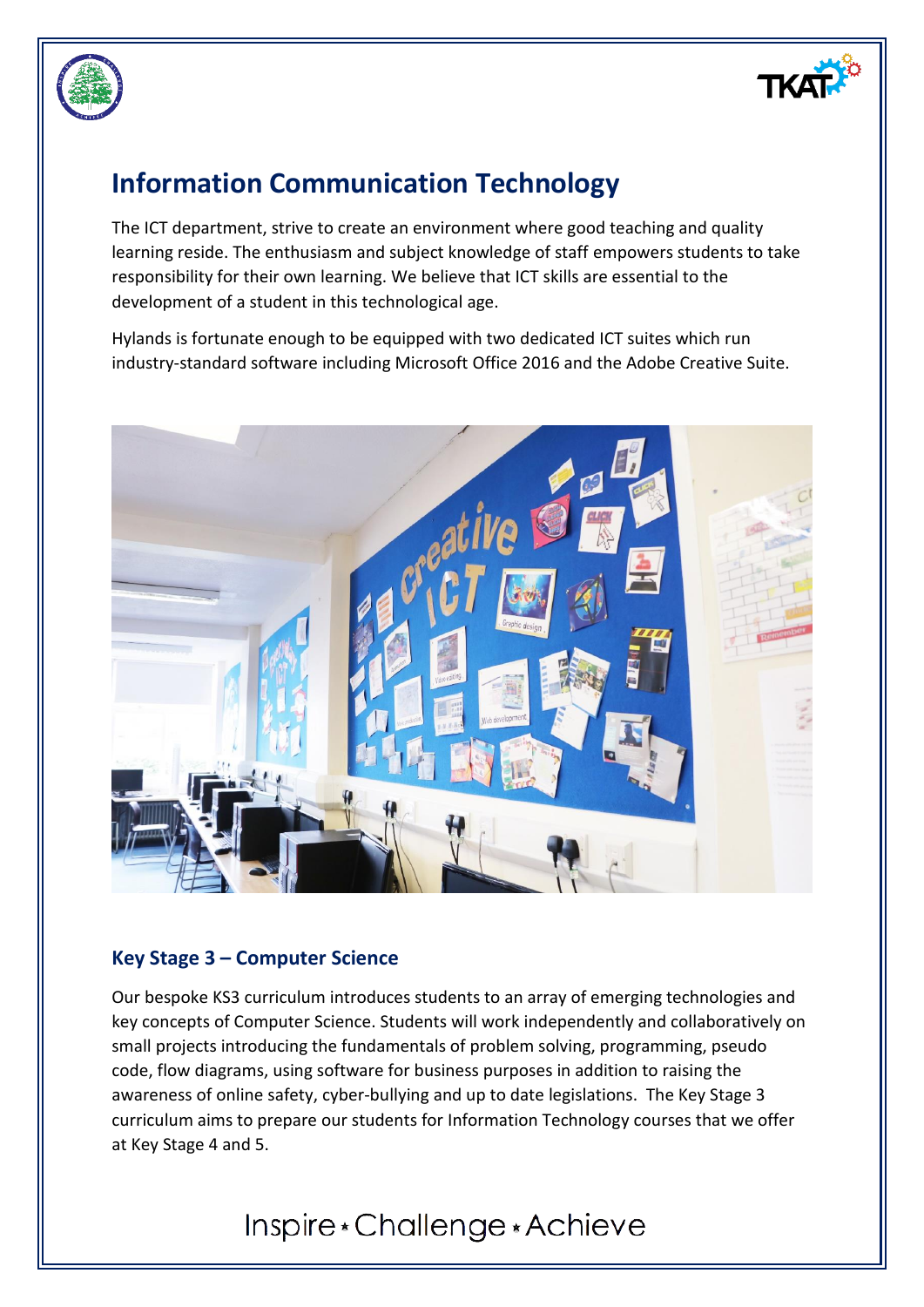

## **Key Stage 4**

At Key Stage 4 we have offered both OCR Level 2 Cambridge Technical Certificate in IT and GCSE Computer Science.

### **OCR Level 2 Cambridge Technical Certificate in IT**

The aim of the qualification is to develop knowledge, understanding and skills of the essentials of IT and Cyber Security. The course will provide an insight into the IT sector, technological change, IT infrastructure and the importance of legal and security considerations. This qualification focuses on the skills required to support the needs of business through data analysis and decision making, to identifying the most suitable channel to communicate a business need and creating suitable content, or considering how emerging technologies can be used to support business needs.

There are 2 mandatory units:

**Unit 1:** Essentials of IT

**Unit 2:** Essentials of Cyber Security

2 additional units: Using Data Analysis Software plus either Using Emerging Technologies or Using Social Media Channels for Business

### **How will I be assessed?**

The mandatory units in this qualification are externally assessed. He additional units are internally assessed and externally moderated by OCR Visiting Moderators.

### **KS4 OCR GCSE Computer Science 9-1**

The aim of this course assists in developing a complex understanding of the most contemporary and emerging technologies in terms of how they work in different contextual environments. The course enables students to gain both technical and theoretical skills and apply the use of algorithms and complex problem solving in addition to programming skills. Students will independently develop their knowledge and understanding of computer technology to become astute computer scientists which will prepare them to develop a real life programming project.

# Inspire \* Challenge \* Achieve